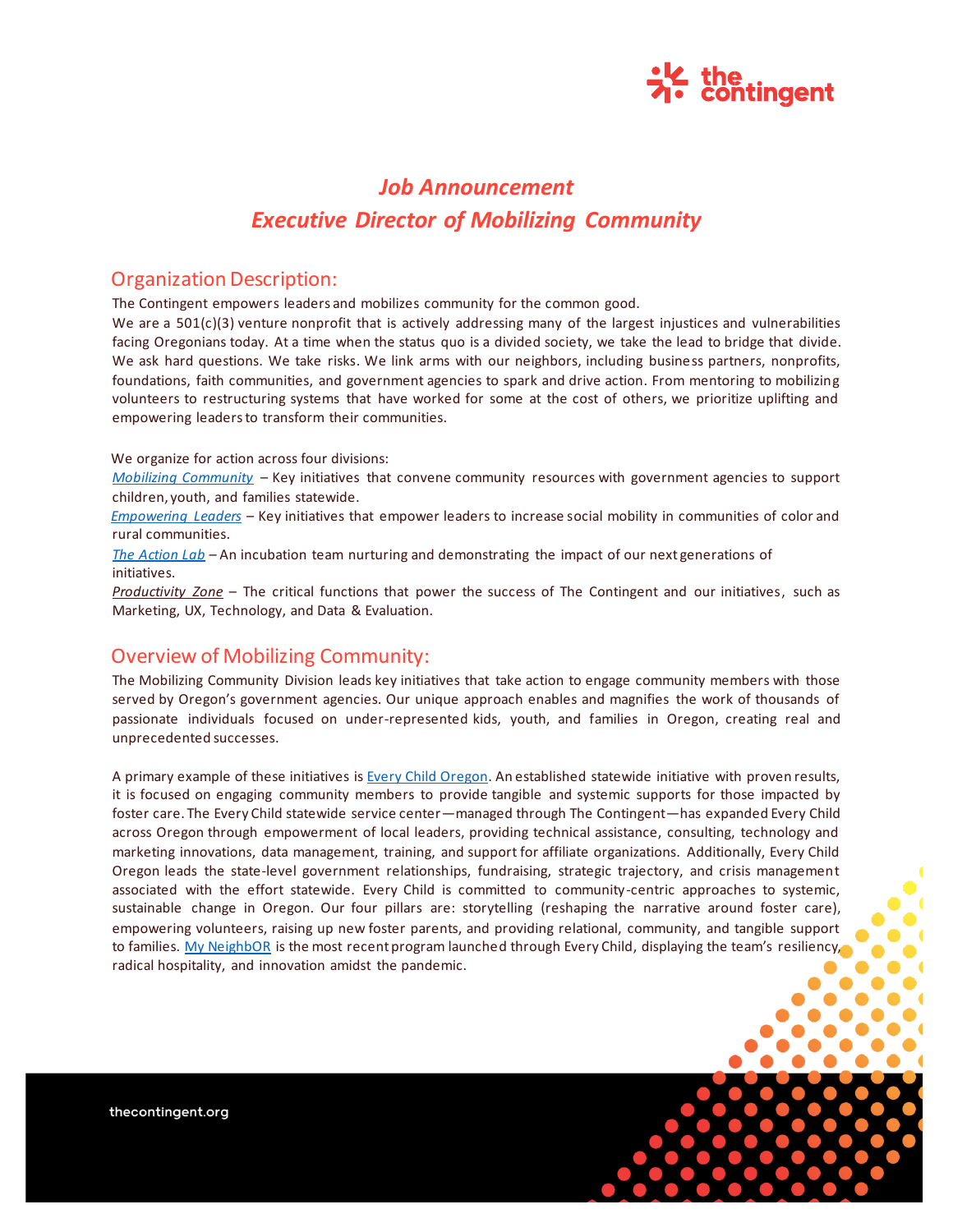

# Position Summary:

The Contingent is seeking an inspiring leader who sees the power behind communities activated to care for one another. The candidate who will thrive in this role is a connector and strategic enabler. As Executive Director, they will provide executive leadership over the Mobilizing Community team, with management oversight and advocacy for Every Child Oregon and future Oregon-focused initiatives within The Contingent. The ED for Mobilizing Community will lead strategic direction, revenue development, stakeholder engagement, communications/ brand management, external relations, government relations, and crisis management for the Mobilizing Community Division.

### Key Relationships:

#### Reports To

- The CEO, as a member of the Executive Leadership Team

#### Direct Reports

- Co-Managing Directors of Every Child
- Directors of future initiatives (piloted through The Action Lab and approved by our Board for expansion across Oregon)

### Other Key Relationships and Partnerships

- An engaged Board of Directors
- Executive Director of Strategic Growth
- Productivity Directors for organization-wide collaboration, support, and continuous improvement
- A wide spectrum of external partner relationships, including governmental organizations, nonprofits, community partners, funders, donors, legislative or policy, and communities served
- Numerous funding relationships across governmental bodies, individual donors, and a variety of missionled philanthropic and nonprofit organizations

# Primary Responsibilities:

#### Strategic Leadership

- As part of the Executive Team, collaborate on strategic planning, innovative decision-making, and guidance of organization-wide internal efforts.
- Collaboratively create division-level vision and overall growth strategies for initiatives, including:
	- o Working with Senior Directors to scale and expand the broadly impactful Every Child Oregon initiative from affiliates in 24 counties to all 36 counties statewide
	- $\circ$  Guiding piloted and approved future initiatives to sustainability and scalability
- Establish sustainable and scalable affiliate, partner, and community engagement strategies to support initiative growth, including enhanced support, new initiatives, meaningful supports for foster families, interventions for youth and families impacted by foster care, etc.
- Develop the vision and strategy for an effective state legislative and policy advocacy approach.
- Consult with Executive Director of Strategic Growth as she prepares the Every Child model for potential national expansion.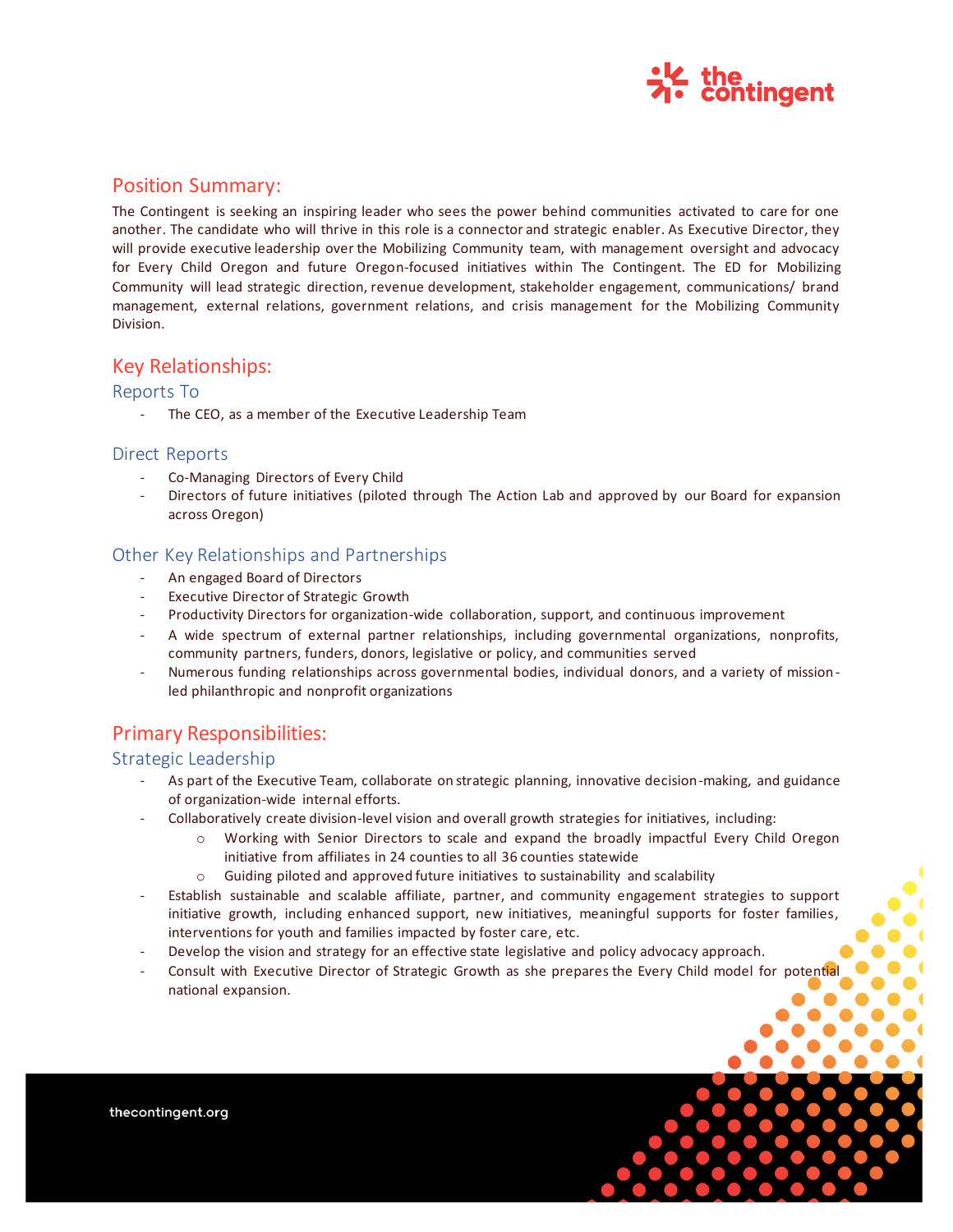

#### Partnership and Advocacy

- Lead the implementation of affiliate, partner, and community engagement strategies with particular focus on:
	- o Collaboration with leaders from communities of color, as well as rural communities, across Oregon
	- o Business partnership engagement
	- o Collaborative partnerships with nonprofits invested in those impacted by foster care across Oregon
	- o Relationships and collaboration with The Contingent affiliates
	- $\circ$  Partnerships to mobilize faith communities to engage with ODHS and ODOC
- Lead the implementation of the state legislative and policy advocacy approach, teaming with the CEO to build political will for Every Child Oregon and future initiatives within Oregon Department of Human Services, Oregon Department of Corrections, Governor's Office, State Legislature, etc.

#### Fundraising

- Collaborate with CEO and Executive Team to expand donor base and ensure diverse, balanced revenue sources across The Contingent.
- Work collaboratively with the CEO and Executive Leadership team to substantially grow Mobilizing Community revenue from \$2.5M to \$5M by 2025 via regular fundraising events, private donors, business partners, and grants:
	- o Elevating leadership and participation from the Board of Directors and community partners
	- $\circ$  Managing a portfolio of private donor and grant funder relationships
	- o Leveraging contracted event planning and grant writing resources

### Operational/Team Leadership

- Translate organizational vision and strategies for tactical success across team members and affiliates, including The Contingent's commitment to equity.
- Create collaborative spaces with co-leaders to cast a cohesive vision across current and future initiatives.
- Collaboratively lead and support an engaged team of 10 passionate professionals, lever aging expertise and inspiring growth of individuals as well as initiatives.
- Provide county-specific crisis management support for Every Child Oregon and future initiatives' leadership teams, as needed.
- Guide and support regular evaluation of initiatives' impact, effectiveness, and scalability; create a culture of continuous improvement.

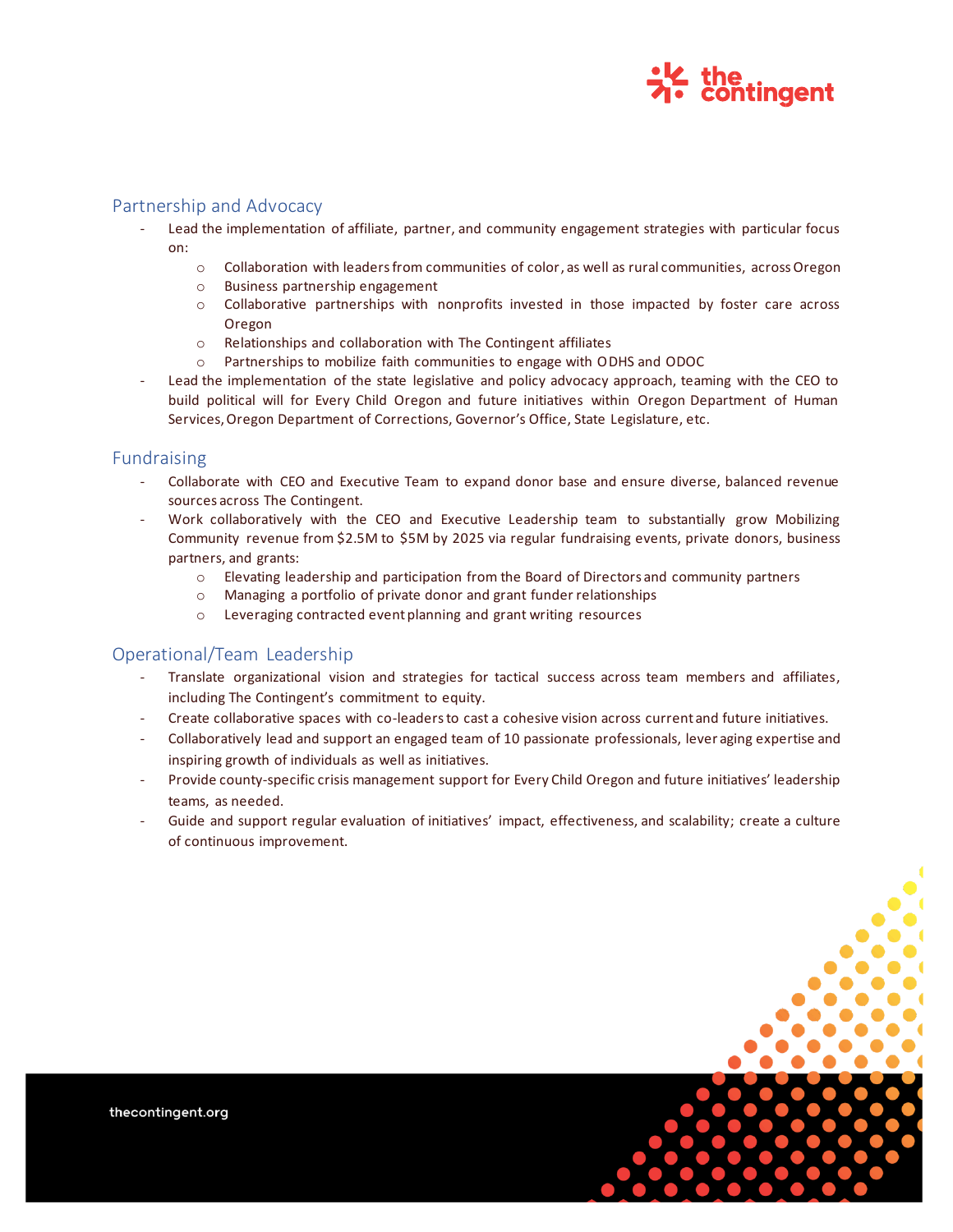

# Minimum Qualifications:

These capabilities and characteristics are considered critical for this role:

- Commitment to the mission of The Contingent and serving under-represented kids, youth, and families, and those in government who work with them.
- Ability to relate well and work effectively with diverse groups of stakeholders who represent the range of ethnic, cultural, and socio-economic backgrounds throughout Oregon, utilizing multi-cultural intelligence, intentional listening, appreciation, and respect.
- Emotionally intelligent and strategic communication, mediation, and facilitation skills, with the ability to anticipate issues and have tough, values-based conversations.
- Lived and/or professional experience engaging with communities of color and the rural-urban divide, in cocreating successful programs, policies, and/or partnerships.
- Experience in a board leadership and/or staff leadership role in education, nonprofit or related sectors, with a successful track record in developing and coaching a team.
- A proven track record in revenue development, relationship management, and/or brand marketing, including implementing donor solicitation and prospecting strategies, writing large-scale multi-year funding proposals, and effectively managing grants and grantor relationships.
- Bachelor's degree or equivalent professional experience. Master's degree preferred.
- A valid driver's license and availability for ad hoc travel to all 36 counties in Oregon.
- The ability to legally work the United States without sponsorship.

# Additional Knowledge, Skills, and Abilities for Success:

The successful Executive Director will also have:

- Experience as a member of collaborative non-hierarchical executive management team responsible for making organizational decisions.
- Strategic project leadership and management skills with a focus on being self-directed and goal-oriented, proactively collaborating externally and internally.
- The agility and willingness to be both strategic and "hands-on" and work in a lean, fast-paced organization with limited administrative support.
- Results-oriented and proven fundraising success with an ability to provide continuous improvement in an organization's fundraising infrastructure.
- Comfort level with tools and technology to support measuring impact and monitoring progress.
- The ability to inspire and support teams, maintaining meaningful connections to the mission and continuing to 'see faces' served by this important work.
- Commitment to increasing the diversity of child welfare leadership around the state of Oregon.
- The ability to articulate a position on the importance of the faith community engaging vulnerable children, youth, and families.
- Demonstrated ability in providing strategic oversight for event planning and implementation.
- A working knowledge of donor database programs and grant procurement processes.
- Proficiency in Microsoft Office applications (Word, Excel, PowerPoint, Outlook).